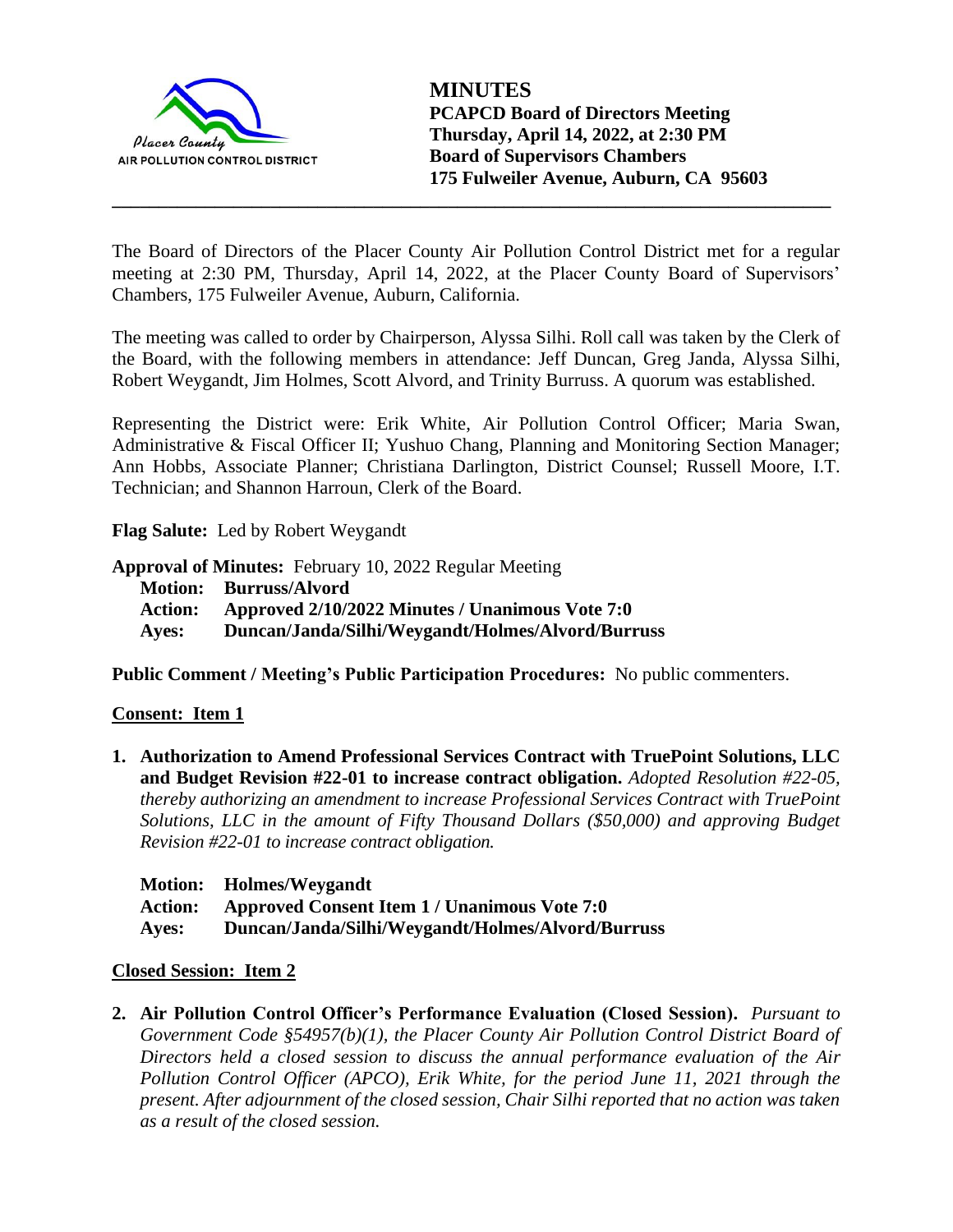Minutes: PCAPCD Board Meeting April 14, 2022 Page 2 of 5

### **Action: Item 3**

**3. California Assembly Bill 2878 (Aguiar-Curry 2022) Co-sponsorship.** *Authorized the District, in coordination with the Rural County Representatives of California (RCRC), to become a co-sponsor of Assembly Bill (AB) 2878, by Assembly Member Aguiar-Curry, which will encourage a more coordinated state response to the management of forest biomass from forest management projects.*

Ms. Christiana Darlington, District Counsel presented the District's proposal to co-sponsor AB 2878 (Assembly member Aguiar-Curry), in partnership with Rural Counties Representatives of California. Ms. Darlington explained that the primary aim of the bill is to encourage a more coordinated state response to the management of forest biomass from forest management projects. She noted that AB 2878 defines forest biomass waste as forest biomass that is removed for wildfire mitigation, to reduce the risks to public safety or infrastructure from falling trees, creation of defensible space, or for forest restoration projects.

Ms. Darlington outlined key components of the bill, which include:

- Amending existing law on CARB report requirements and incorporating Forest Carbon Plan and Short Lived Climate Pollutants Plan into future CARB Scoping Plan updates;
- Establishing a Wood Utilization Program at the Board of Forestry's Joint Institute for Wood Products;
- **•** Providing direction to California's Natural Resources Agency;
- **•** Directing the California Energy Commission to do more with Biomass;
- Providing mandates related to the Public Utilities Commission.

Board members discussed and expressed support for the District's participation in AB 2878, and Director Alvord noted that he will pursue the City of Roseville providing a support letter for the bill.

| <b>Motion:</b> | <b>Alvord/Holmes</b>                                 |
|----------------|------------------------------------------------------|
| <b>Action:</b> | Approved Action Item 3 / Vote 5:0 with 2 abstentions |
| Ayes:          | Duncan/Janda/Weygandt/Holmes/Alvord                  |
| <b>Noes:</b>   | <b>None</b>                                          |
|                | <b>Abstentions: Silhi/Burruss</b>                    |

#### **Information: Items 4-6**

**4. Sacramento Regional Ozone State Implementation Plan Update.** *No action was requested. District staff provided an update regarding the current status of the Sacramento Regional Ozone State Implementation Plan (SIP) for the 2015 federal 8-hour ozone standards.*

Mr. Yushuo Chang provided an update regarding the current State Implementation Plan (SIP) status of the 2015 Ozone standard for the Sacramento Region. He first explained that the SIP is an air quality plan required by the Clean Air Act for nonattainment areas, which is usually developed by state or local air quality management agencies to demonstrate how the nonattainment area can attain and/or maintain the National Ambient Air Quality Standards (NAAQS) by the attainment deadline. Mr. Chang also showed a map of the Sacramento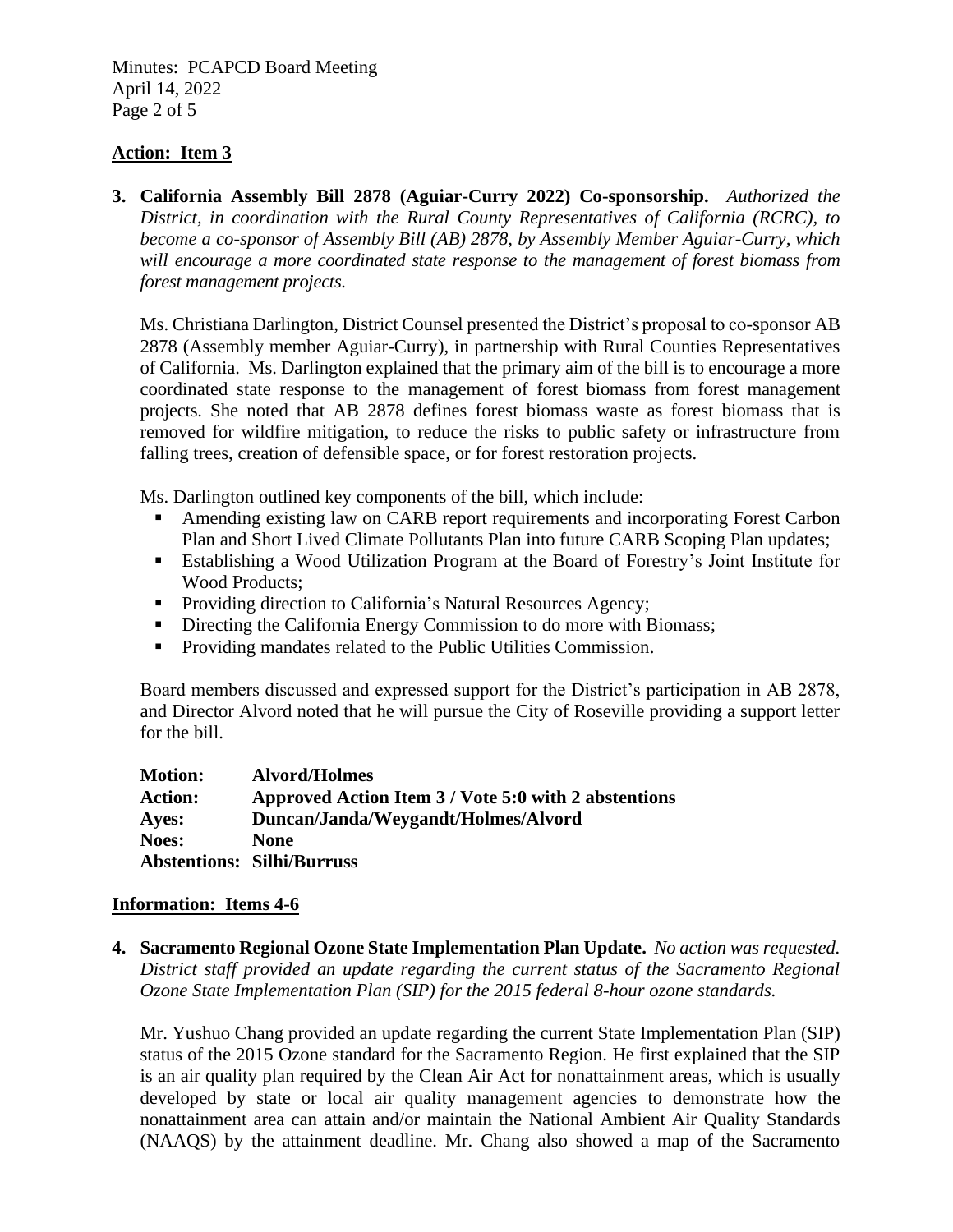Minutes: PCAPCD Board Meeting April 14, 2022 Page 3 of 5

> Federal Ozone Nonattainment Area (SFNA), which includes all of Sacramento county and portions of El Dorado, Placer, Sutter, Solano, and Yolo counties.

> Mr. Chang then focused specifically on the 2015 federal 8 hour average ozone standard, which was revised to .070 parts per million (ppm) on October 1, 2015. He noted that on August 4, 2018, the United States Environmental Protection Agency (US EPA) classified the Sacramento Federal Nonattainment Area (SFNA) with a classification of "moderate", with an attainment deadline in August 2024. Because the proposed 2015 standard attainment deadline was earlier than the 2008 standard attainment deadline (July 2025), the SFNA air districts requested to change the SFNA classification to "Serious", to provide an additional 3 years to attain the standard (August 2027). This was approved by US EPA in October 2021.

> Mr. Chang further explained, however, that the California Air Resources Board's (CARB's) latest photochemical modeling results indicate that the SFNA would not meet the attainment deadline for the "Serious" classification, unless substantial emissions reductions could be obtained. Therefore, the SFNA air districts are proposing to change the SFNA classification again, to "Severe-15", to provide six additional years to meet the standard.

> Mr. Chang detailed the initial and revised modeling results, showing how many tons per day (tpd) of emissions would need to be reduced to meet the "Serious" classification's attainment deadline. He noted that the required emissions reductions far exceed what is possible in the SFNA.

> Mr. Chang explained that the change in classification to "Severe-15" will require additional items in the SIP and in local air district regulations. Therefore, the SFNA air districts do not expect to meet the August 2022 deadline to submit the State Implementation Plan to US EPA.

# **No Action – Information Item.**

**5. Audit Report for The Two Years Ended June 30, 2021.** *No action was requested. District Staff provided the results of the statutorily required audit of District records and accounts for the two fiscal years that ended June 30, 2021.* 

Ms. Maria Swan presented the results of the District's independent audit for the two fiscal years ended June 30, 2021. Ms. Swan stated that special districts are required by California Government Code Section 26909 to complete an audit of records and accounts, and that District Board Resolution #96-26 (1996) approved the replacement of an annual audit with a biennial audit. She described the reports provided by the audit, including the Independent Auditor's Reports, Management's Discussion and Analysis, Basic Financial Statements, and Required Supplementary Information, and noted that this audit can be reviewed on the District's website [\(www.placerair.org\)](http://www.placerair.org/).

Ms. Swan provided an overview of the sections of the audit report and noted that the auditor did not identify any significant audit findings or issues.

# **No Action – Information Item.**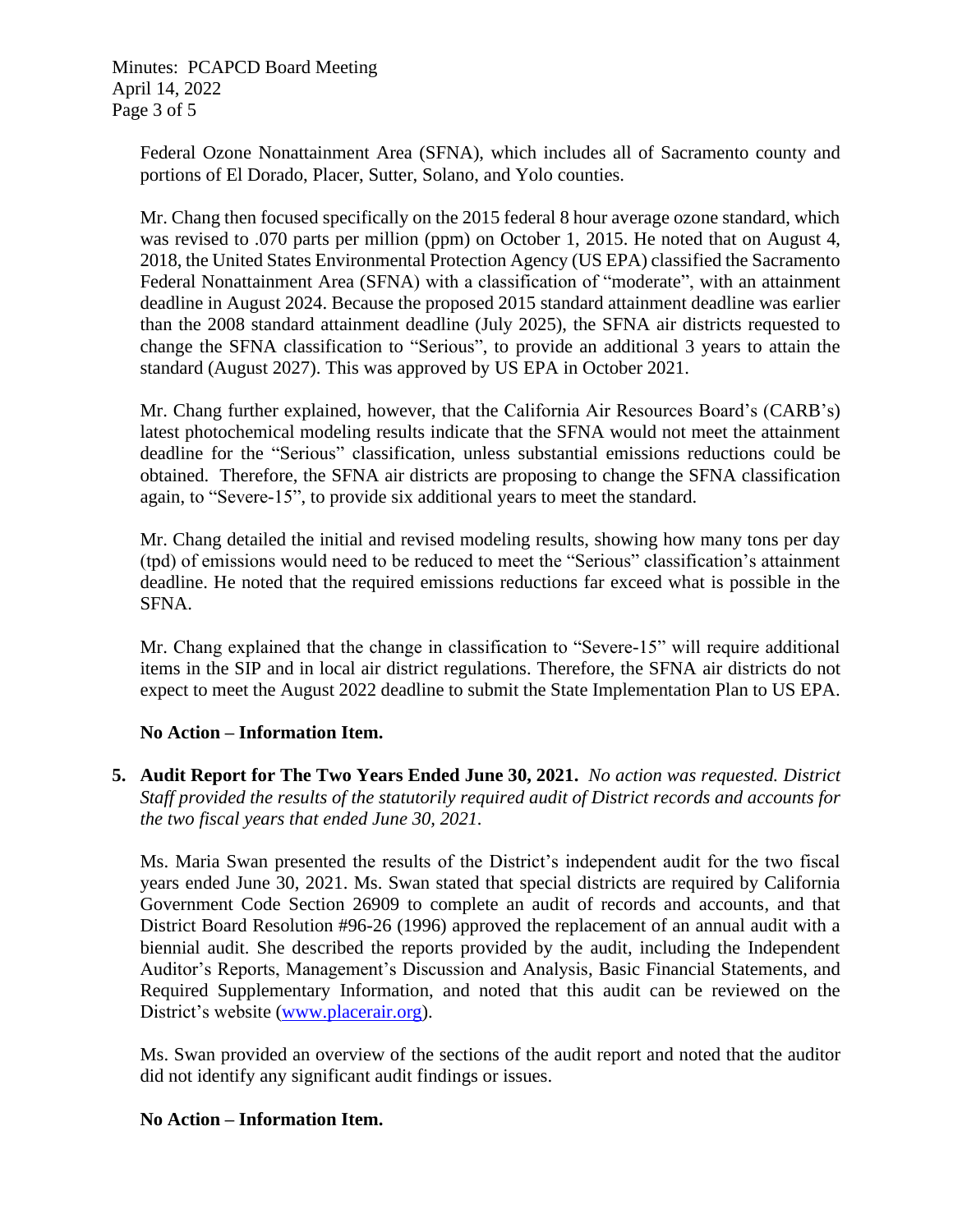Minutes: PCAPCD Board Meeting April 14, 2022 Page 4 of 5

**6. Overview of the Regional Spare the Air Program.** *No action was requested. District Staff provided an overview of the Regional Spare the Air Program for the upcoming 2022 ozone season.*

Ms. Ann Hobbs presented an overview of the regional Spare the Air Program, which is managed by the Sacramento Metropolitan Air Quality Management District for the air districts in the Sacramento federal ozone nonattainment area. The District provides a match to the funding for the program. The program is aimed at reducing summertime air pollution, providing information to the public about air quality forecasts and ozone pollution's health effects, and reducing driving on days when unhealthy air is predicted. Daily Spare the Air alerts are sent to subscribers via e-mail, and daily forecasts are updated on the Spare the Air website and mobile application. Alerts are also made as necessary through electronic roadway billboards, and television and radio commercials, based on budget and media availability. The website, at [www.sparetheair.com,](http://www.sparetheair.com/) also provides resources for current conditions, ozone maps, historical data, and wildfire smoke support. The program also provides outreach in the form of social media, and printed materials that are distributed by Spare the Air partners and at events at which Scooter, the Spare the Air mascot, participates.

### **No Action – Information Item.**

### **Air Pollution Control Officer Report**

A. General APCO Updates

Mr. White announced that he has been appointed as California Air Pollution Control Officers Association's vice president. He also informed the Board about the upcoming State of the Air Report, which is annually issued by the American Lung Association (ALA), noting that the District continues to have concerns about the ALA's methodology and lack of context.

B. Legislative/State Update

Mr. White discussed several bills that are working their way through the legislature, including Senate Bill (SB) 1109, a biomass procurement bill, and AB 2836, which reauthorizes Moyer and AB 923 programs for 9 more years. He also noted that the state budget is moving forward, and the District continues to advocate for incentive and implementation funding.

C. Cap-to-Cap Update

Mr. White discussed the annual Cap-to-Cap conference, which begins on April 30<sup>th</sup>, mentioning that District Directors Alyssa Silhi and Trinity Burruss are both attending on the air quality team. He and Trinity Burruss will also be participating on the wildfire subteam.

D. Incentive Program Update

Mr. White shared information about the District's Clean Air Grant program and the upcoming application period, April  $1<sup>st</sup>$  through May  $31<sup>st</sup>$ , noting that projects will be selected for funding by July  $31<sup>st</sup>$ . He also informed the Board that the woodstove replacement program is accepting applications, that a new web page has been launched,